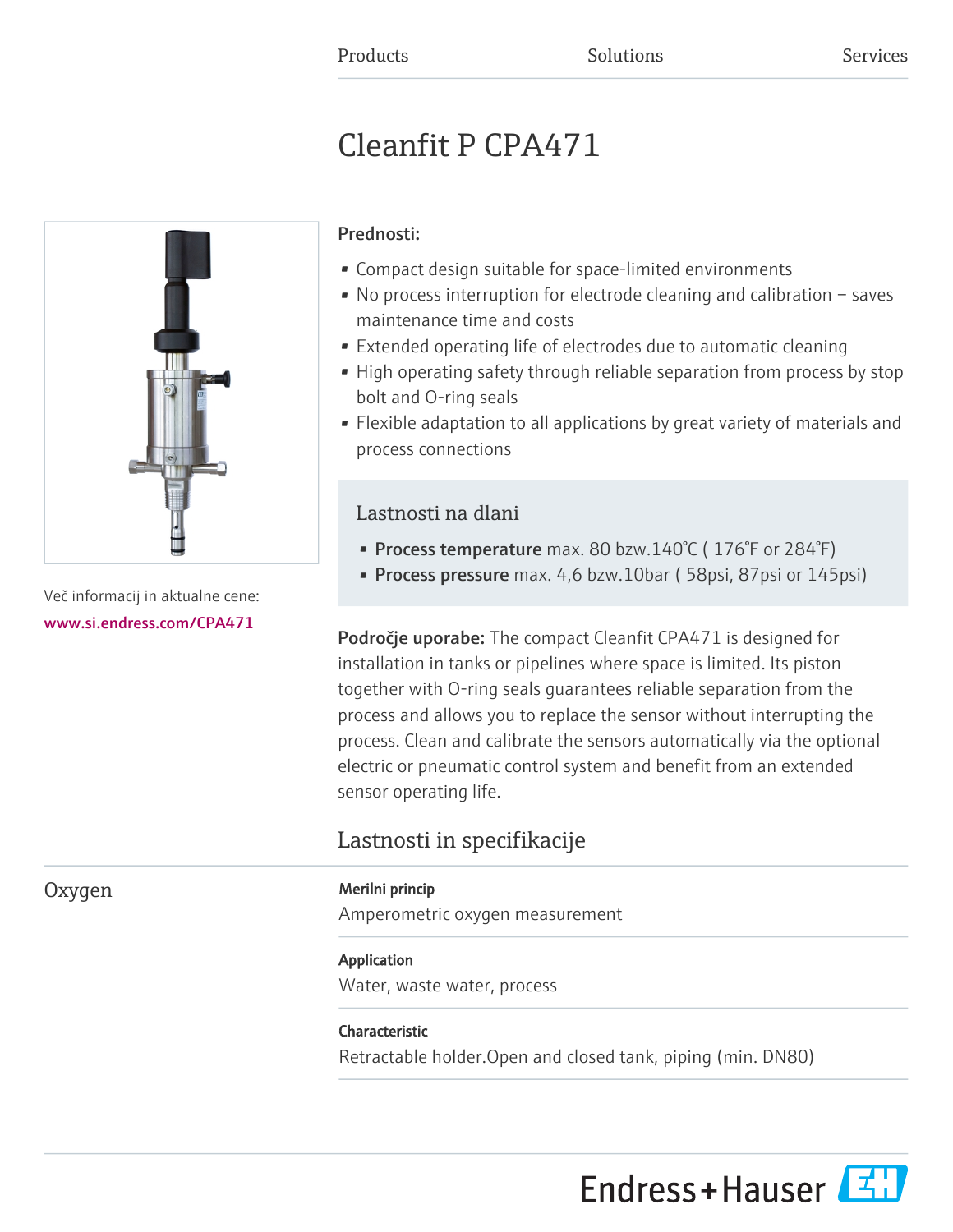# Oxygen Design

- manual or pneumatic, can be fully automated with CPC30 / 300. integrated rinse chamber with connection G1/4" or NPT1/4".

#### **Material**

Holder : Stainless steel 1.4404Sealing : different material available

#### Dimension

Immersion depth : 66 - 208mm ( 2.57inch - 8.11inch)

#### Process temperature

max. 80 bzw.140°C ( 176°F or 284°F)

#### Process pressure

max. 4,6 bzw.10bar ( 58psi, 87psi or 145psi)

#### Connection

DN25 thread adapter nut, Triclamp, Varivent, APV, dairy fitting DN50.

#### Additional certifications

- 3.1.B EN 10204

#### pH Merilni princip

Potentiometric

### Application Water, waste water, process

# Installation

Retractable assembly

#### Characteristic

Open and closed tank, piping (min. DN80)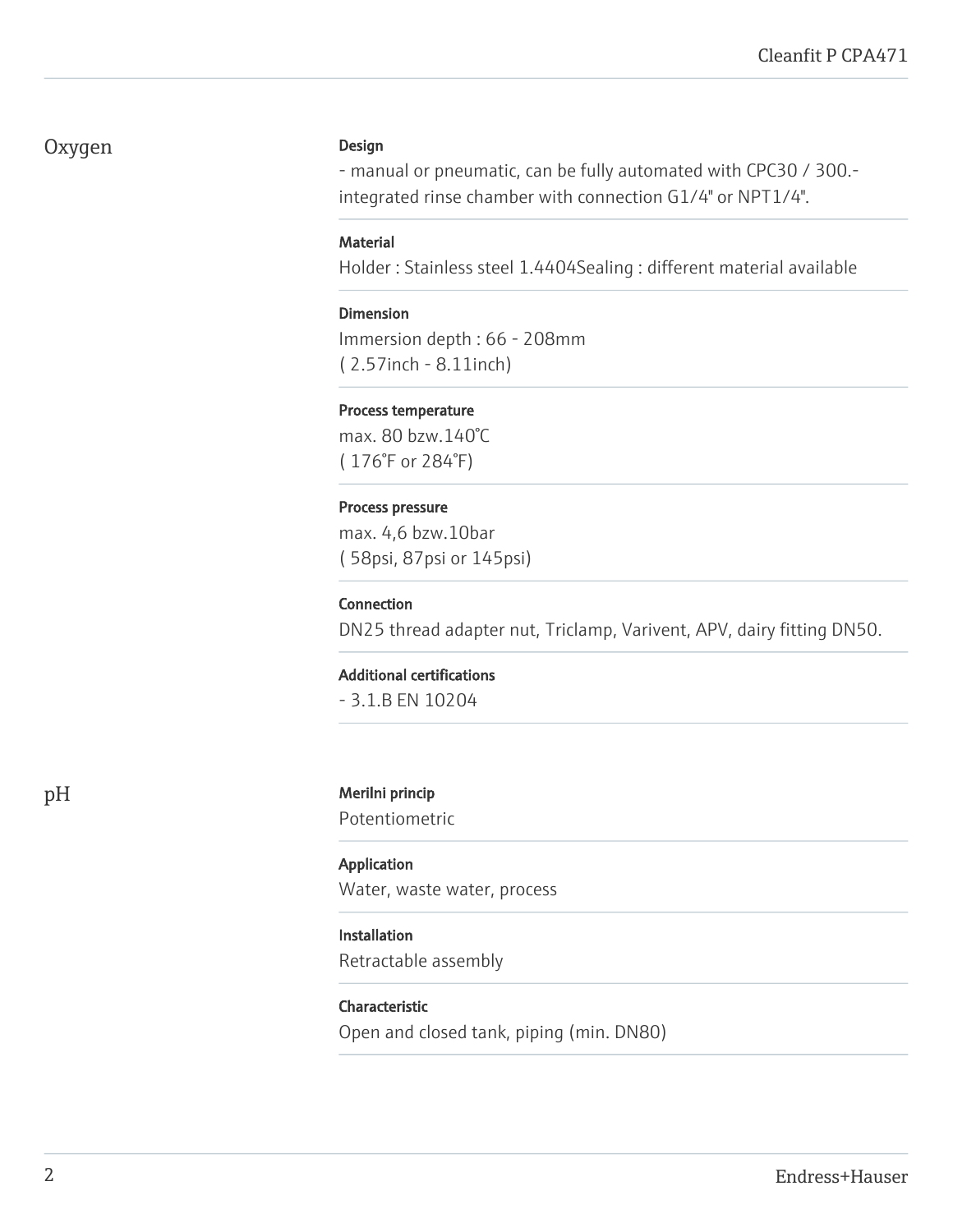#### Design

- manual or pneumatic, can be fully automated with CPC30 / 310 integrated rinse chamber with connection G1/4" or NPT1/4".

#### **Material**

Assembly: Stainless steel 1.4404 Sealing : different material available

Dimension Immersion depth: 66 - 208 mm (2.57 inch - 8.11 inch)

#### Process temperature

max. 80 bzw. 140°C (176°F or 284°F)

#### Process pressure

max. 4,6 / 10 bar (58 psi, 87 psi or 145 psi)

#### Connection

DN25 thread adapter nut, Triclamp, Varivent, APV, dairy fitting DN50.

#### Additional certifications

- 3.1.B EN 10204

ORP / Redox Merilni princip

Sensor ORP / Redox

Application Water, waste water, process

### Installation

Retractable holder

Characteristic Open and closed tank, piping (min. DN80)